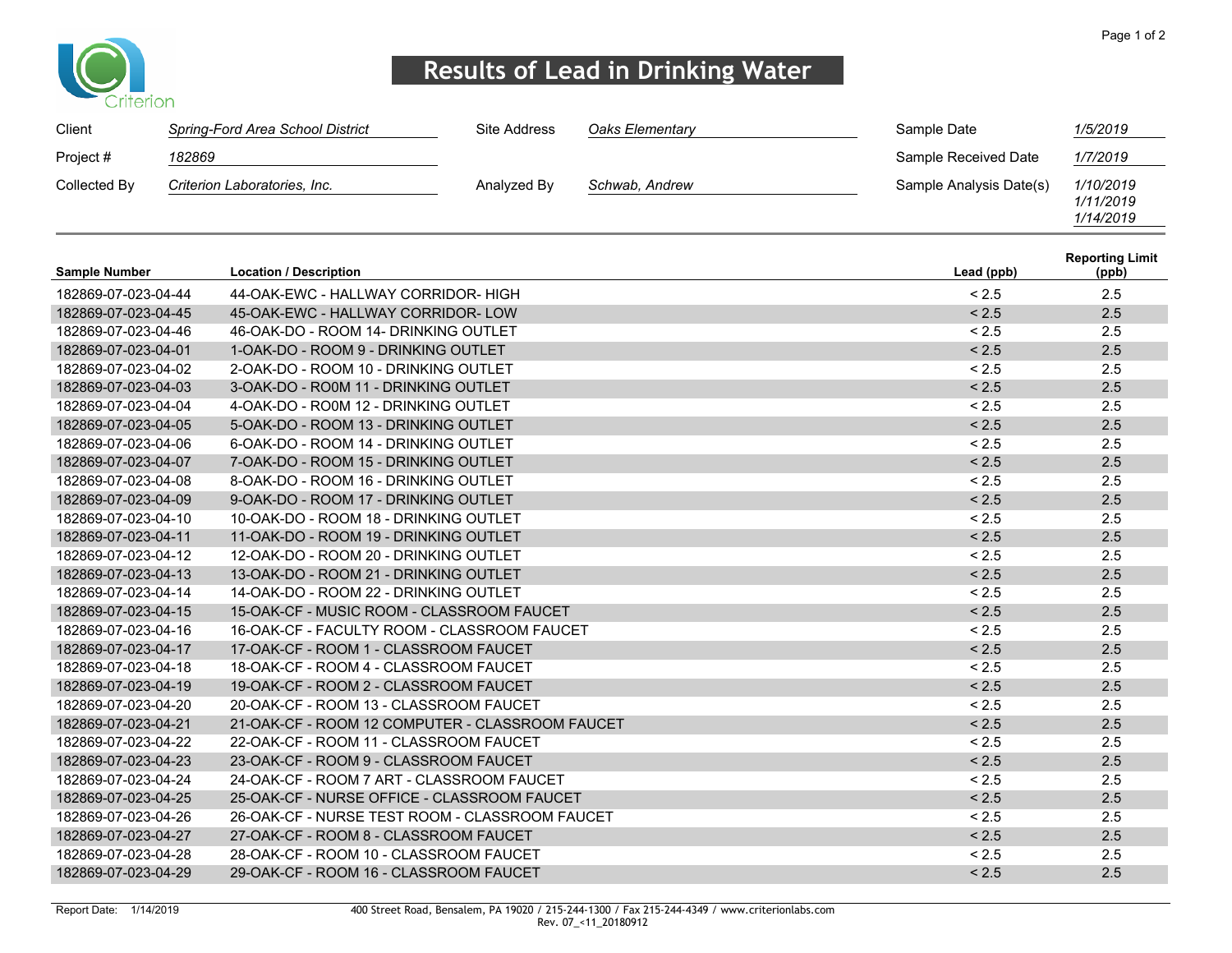

### **Results of Lead in Drinking Water**

| Client       | Spring-Ford Area School District | Site Address | Oaks Elementary | Sample Date             | 1/5/2019                            |
|--------------|----------------------------------|--------------|-----------------|-------------------------|-------------------------------------|
| Project #    | 182869                           |              |                 | Sample Received Date    | 1/7/2019                            |
| Collected By | Criterion Laboratories, Inc.     | Analyzed By  | Schwab, Andrew  | Sample Analysis Date(s) | 1/10/2019<br>1/11/2019<br>1/14/2019 |

| Lead (ppb) | <b>Reporting Limit</b><br>(ppb) |
|------------|---------------------------------|
| < 2.5      | 2.5                             |
| < 2.5      | 2.5                             |
| < 2.5      | 2.5                             |
| < 2.5      | 2.5                             |
| < 2.5      | 2.5                             |
| < 2.5      | 2.5                             |
| 6.1128     | 2.5                             |
| < 2.5      | 2.5                             |
| < 2.5      | 2.5                             |
| < 2.5      | 2.5                             |
| < 2.5      | 2.5                             |
| < 2.5      | 2.5                             |
| < 2.5      | 2.5                             |
| < 2.5      | 2.5                             |
|            |                                 |

Sample Count 46

 $0 - 1$ wett

*James A. Weltz, CIH, Technical Director*

EPA Action Limit is 15.0 ppb (parts per billion). Criterion Laboratories, Inc. bears no responsibility for sample collection activities of non-Criterion personnel. This report relates only to the samples reported above, and when reproduced, must be in its entirety. QC data associated with this sample set is within acceptable limits. Samples were received in good condition, unless otherwise noted.

Note: If your project number ends with an "R", it is a revised report and replaces the original document in full. Samples are analyzed by Criterion Laboratories, Inc. using EPA Method 200.9: Lead by Graphite Furnace Atomic Absorption (GFAA) and CLI Method 417.

Criterion Laboratories, Inc. (ID 100424) is accredited by the AIHA Laboratory Accreditation Programs (AIHA-LAP), LLC in the IHLAP; EMLAP and ELLAP accreditation programs for Polarized Light Microscopy (PLM), Phase Contrast Microscopy (PCM); Air-Direct Examination; and Airborne Dust, Paint, Settled Dust by Wipe and Soil for Fields of Testing as documented by the Scope of Accreditation Certificate and associated Scope. Additionally, Criterion Laboratories, Inc. is certified by the Center for Disease Control (CDC) Environmental Legionella Isolation Techniques Evaluation (ELITE) Program for the determination of Legionella in water by culture and holds accreditation from the National Voluntary Laboratory Accreditation Program (NVLAP ID 102046-0) for the determination of asbestos in bulk samples by Polarized Light Microscopy (PLM). This test report must not be used to claim product endorsement by NVLAP, NIST, AIHA or any agency of the US Government. Unless specifically listed as above, these test results are not covered under AIHA-LAP, LLC, 100424 accreditation.

**THIS IS THE LAST PAGE OF THE REPORT**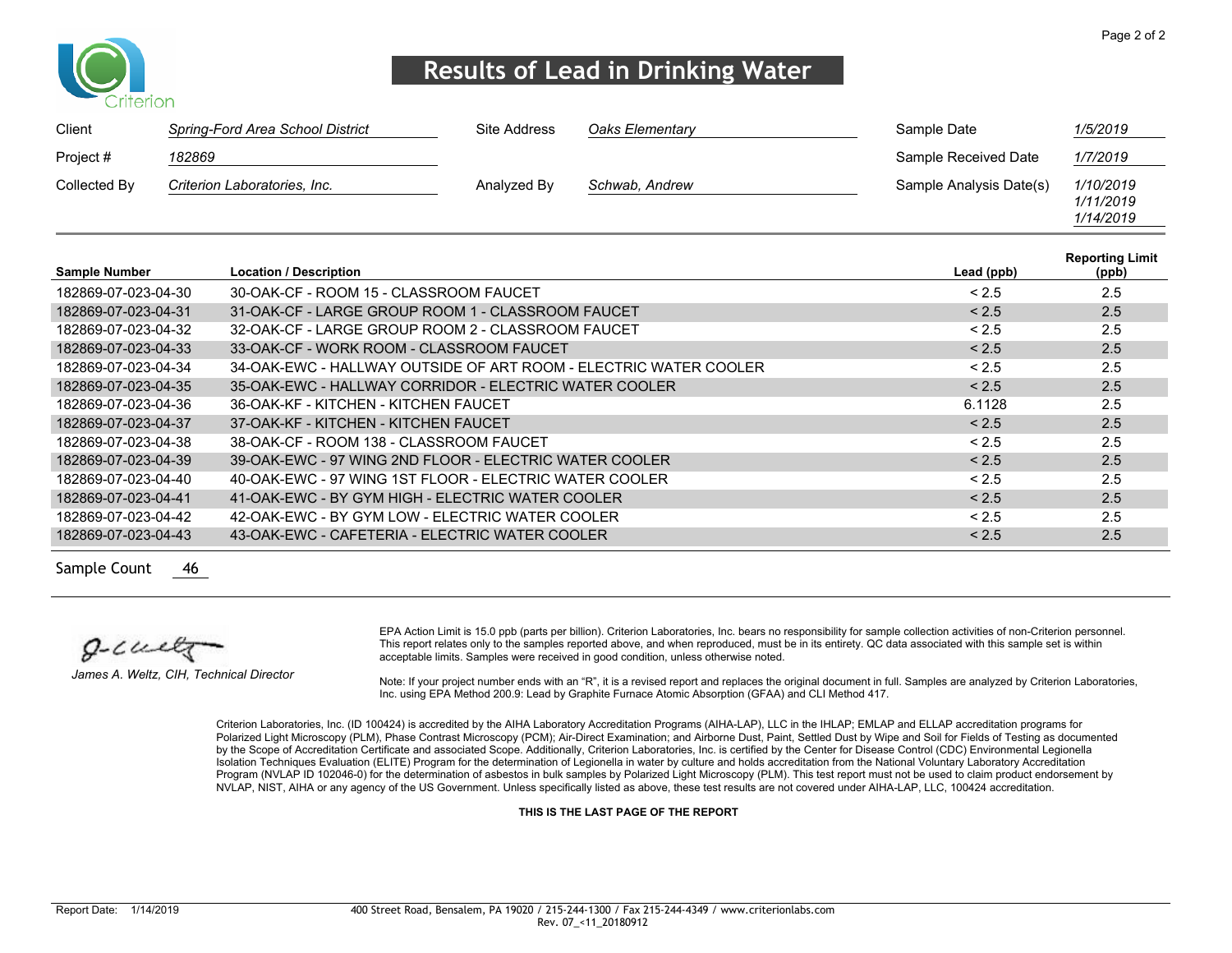

| <b>Matrix</b>                           | Water - Potable                  |
|-----------------------------------------|----------------------------------|
| Analyte                                 | Lead                             |
| <b>Analysis Type</b>                    | <b>Graphite Furnace</b>          |
| Container                               | Bottle 250 ml                    |
| <b>Project</b>                          | 182869                           |
| <b>Client</b>                           | Spring-Ford Area School District |
| <b>Site Address</b>                     | <b>Oaks Elementary</b>           |
| <b>Turnaround</b>                       | $3 - 5$ Days                     |
| <b>Field Tech</b>                       | Craig Gratz                      |
| <b>Sample Notes</b>                     |                                  |
| <b>Chain of Custody</b><br><b>Notes</b> |                                  |

#### **Additional Analytes**

|                     |            |                                            | <b>Received</b> |          |              |
|---------------------|------------|--------------------------------------------|-----------------|----------|--------------|
| Sample Number       | Location   | <b>Description</b>                         | Condition       | Date     | <b>Notes</b> |
| 182869-07-023-04-44 | 44-OAK-EWC | <b>HALLWAY</b><br><b>CORRIDOR-HIGH</b>     | Good            | 1/6/2019 |              |
| 182869-07-023-04-45 | 45-OAK-EWC | <b>HALLWAY</b><br><b>CORRIDOR-LOW</b>      | Good            | 1/6/2019 |              |
| 182869-07-023-04-46 | 46-OAK-DO  | <b>ROOM 14-</b><br><b>DRINKING OUTLET</b>  | Good            | 1/6/2019 |              |
| 182869-07-023-04-01 | 1-OAK-DO   | ROOM 9 -<br><b>DRINKING OUTLET</b>         | Good            | 1/6/2019 |              |
| 182869-07-023-04-02 | 2-OAK-DO   | <b>ROOM 10 -</b><br><b>DRINKING OUTLET</b> | Good            | 1/6/2019 |              |
| 182869-07-023-04-03 | 3-OAK-DO   | <b>RO0M 11 -</b><br><b>DRINKING OUTLET</b> | Good            | 1/6/2019 |              |
| 182869-07-023-04-04 | 4-OAK-DO   | <b>RO0M 12 -</b><br><b>DRINKING OUTLET</b> | Good            | 1/6/2019 |              |
| 182869-07-023-04-05 | 5-OAK-DO   | <b>ROOM 13 -</b><br><b>DRINKING OUTLET</b> | Good            | 1/6/2019 |              |
| 182869-07-023-04-06 | 6-OAK-DO   | <b>ROOM 14 -</b><br><b>DRINKING OUTLET</b> | Good            | 1/6/2019 |              |
| 182869-07-023-04-07 | 7-OAK-DO   | <b>ROOM 15 -</b><br><b>DRINKING OUTLET</b> | Good            | 1/6/2019 |              |
| 182869-07-023-04-08 | 8-OAK-DO   | <b>ROOM 16 -</b><br><b>DRINKING OUTLET</b> | Good            | 1/6/2019 |              |
| 182869-07-023-04-09 | 9-OAK-DO   | <b>ROOM 17 -</b><br><b>DRINKING OUTLET</b> | Good            | 1/6/2019 |              |
| 182869-07-023-04-10 | 10-OAK-DO  | <b>ROOM 18 -</b><br><b>DRINKING OUTLET</b> | Good            | 1/6/2019 |              |
| 182869-07-023-04-11 | 11-OAK-DO  | <b>ROOM 19 -</b><br><b>DRINKING OUTLET</b> | Good            | 1/6/2019 |              |
| 182869-07-023-04-12 | 12-OAK-DO  | <b>ROOM 20 -</b><br><b>DRINKING OUTLET</b> | Good            | 1/6/2019 |              |
| 182869-07-023-04-13 | 13-OAK-DO  | <b>ROOM 21 -</b><br><b>DRINKING OUTLET</b> | Good            | 1/6/2019 |              |
| 182869-07-023-04-14 | 14-OAK-DO  | <b>ROOM 22 -</b><br><b>DRINKING OUTLET</b> | Good            | 1/6/2019 |              |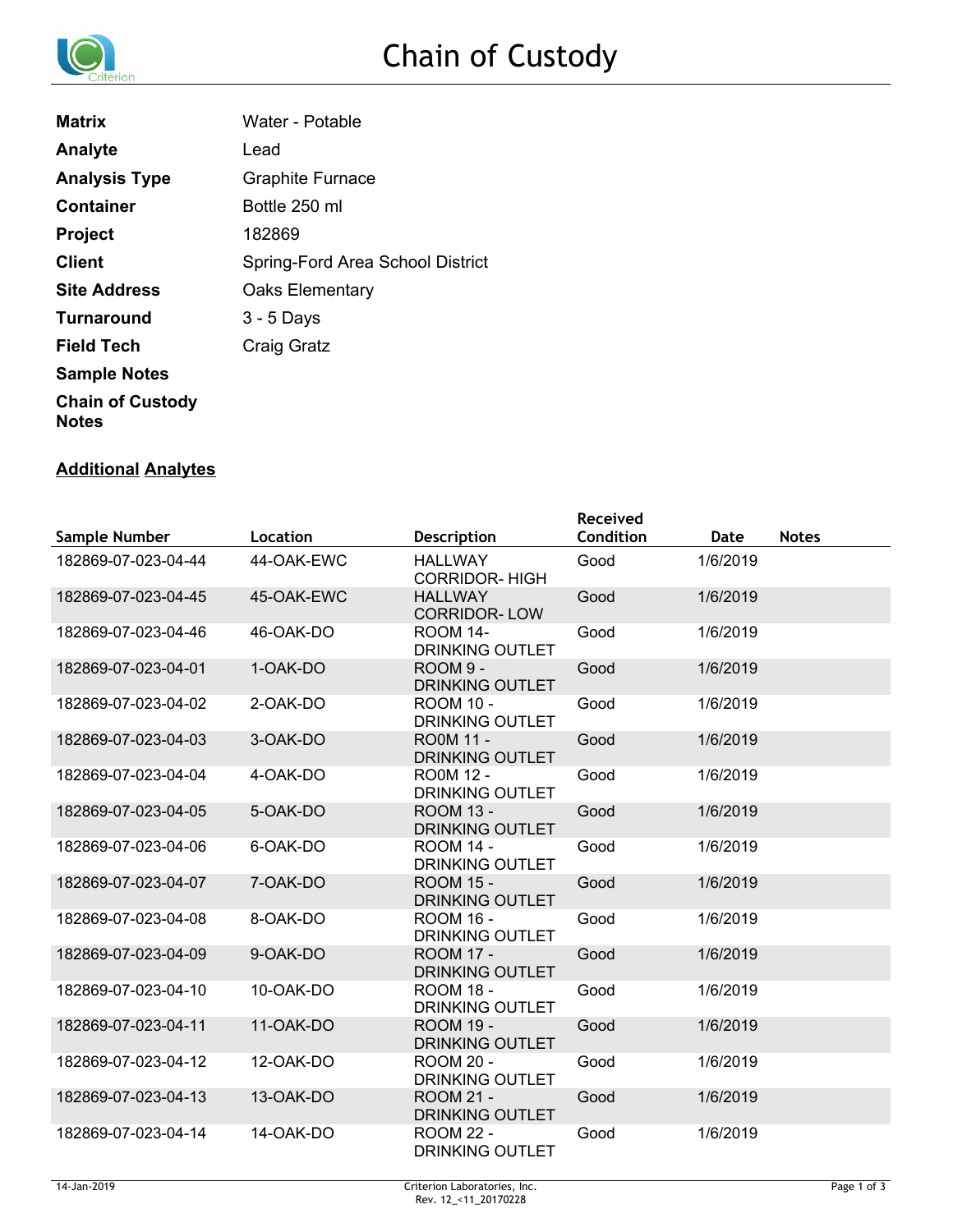

# Chain of Custody

| 182869-07-023-04-15 | 15-OAK-CF | <b>MUSIC ROOM -</b><br><b>CLASSROOM</b><br><b>FAUCET</b>                 | Good | 1/6/2019 |
|---------------------|-----------|--------------------------------------------------------------------------|------|----------|
| 182869-07-023-04-16 | 16-OAK-CF | FACULTY ROOM -<br><b>CLASSROOM</b><br><b>FAUCET</b>                      | Good | 1/6/2019 |
| 182869-07-023-04-17 | 17-OAK-CF | ROOM 1 -<br><b>CLASSROOM</b><br><b>FAUCET</b>                            | Good | 1/6/2019 |
| 182869-07-023-04-18 | 18-OAK-CF | ROOM 4 -<br><b>CLASSROOM</b><br><b>FAUCET</b>                            | Good | 1/6/2019 |
| 182869-07-023-04-19 | 19-OAK-CF | ROOM 2 -<br><b>CLASSROOM</b><br><b>FAUCET</b>                            | Good | 1/6/2019 |
| 182869-07-023-04-20 | 20-OAK-CF | <b>ROOM 13 -</b><br><b>CLASSROOM</b><br><b>FAUCET</b>                    | Good | 1/6/2019 |
| 182869-07-023-04-21 | 21-OAK-CF | <b>ROOM 12</b><br><b>COMPUTER -</b><br><b>CLASSROOM</b><br><b>FAUCET</b> | Good | 1/6/2019 |
| 182869-07-023-04-22 | 22-OAK-CF | <b>ROOM 11 -</b><br><b>CLASSROOM</b><br><b>FAUCET</b>                    | Good | 1/6/2019 |
| 182869-07-023-04-23 | 23-OAK-CF | ROOM 9 -<br><b>CLASSROOM</b><br><b>FAUCET</b>                            | Good | 1/6/2019 |
| 182869-07-023-04-24 | 24-OAK-CF | ROOM 7 ART -<br><b>CLASSROOM</b><br><b>FAUCET</b>                        | Good | 1/6/2019 |
| 182869-07-023-04-25 | 25-OAK-CF | <b>NURSE OFFICE -</b><br><b>CLASSROOM</b><br><b>FAUCET</b>               | Good | 1/6/2019 |
| 182869-07-023-04-26 | 26-OAK-CF | <b>NURSE TEST</b><br>ROOM-<br><b>CLASSROOM</b><br><b>FAUCET</b>          | Good | 1/6/2019 |
| 182869-07-023-04-27 | 27-OAK-CF | ROOM 8 -<br><b>CLASSROOM</b><br><b>FAUCET</b>                            | Good | 1/6/2019 |
| 182869-07-023-04-28 | 28-OAK-CF | <b>ROOM 10 -</b><br><b>CLASSROOM</b><br><b>FAUCET</b>                    | Good | 1/6/2019 |
| 182869-07-023-04-29 | 29-OAK-CF | <b>ROOM 16 -</b><br><b>CLASSROOM</b><br><b>FAUCET</b>                    | Good | 1/6/2019 |
| 182869-07-023-04-30 | 30-OAK-CF | <b>ROOM 15 -</b><br><b>CLASSROOM</b><br><b>FAUCET</b>                    | Good | 1/6/2019 |
| 182869-07-023-04-31 | 31-OAK-CF | <b>LARGE GROUP</b><br>ROOM 1 -<br><b>CLASSROOM</b><br><b>FAUCET</b>      | Good | 1/6/2019 |
| 182869-07-023-04-32 | 32-OAK-CF | <b>LARGE GROUP</b><br>ROOM 2 -<br><b>CLASSROOM</b><br><b>FAUCET</b>      | Good | 1/6/2019 |